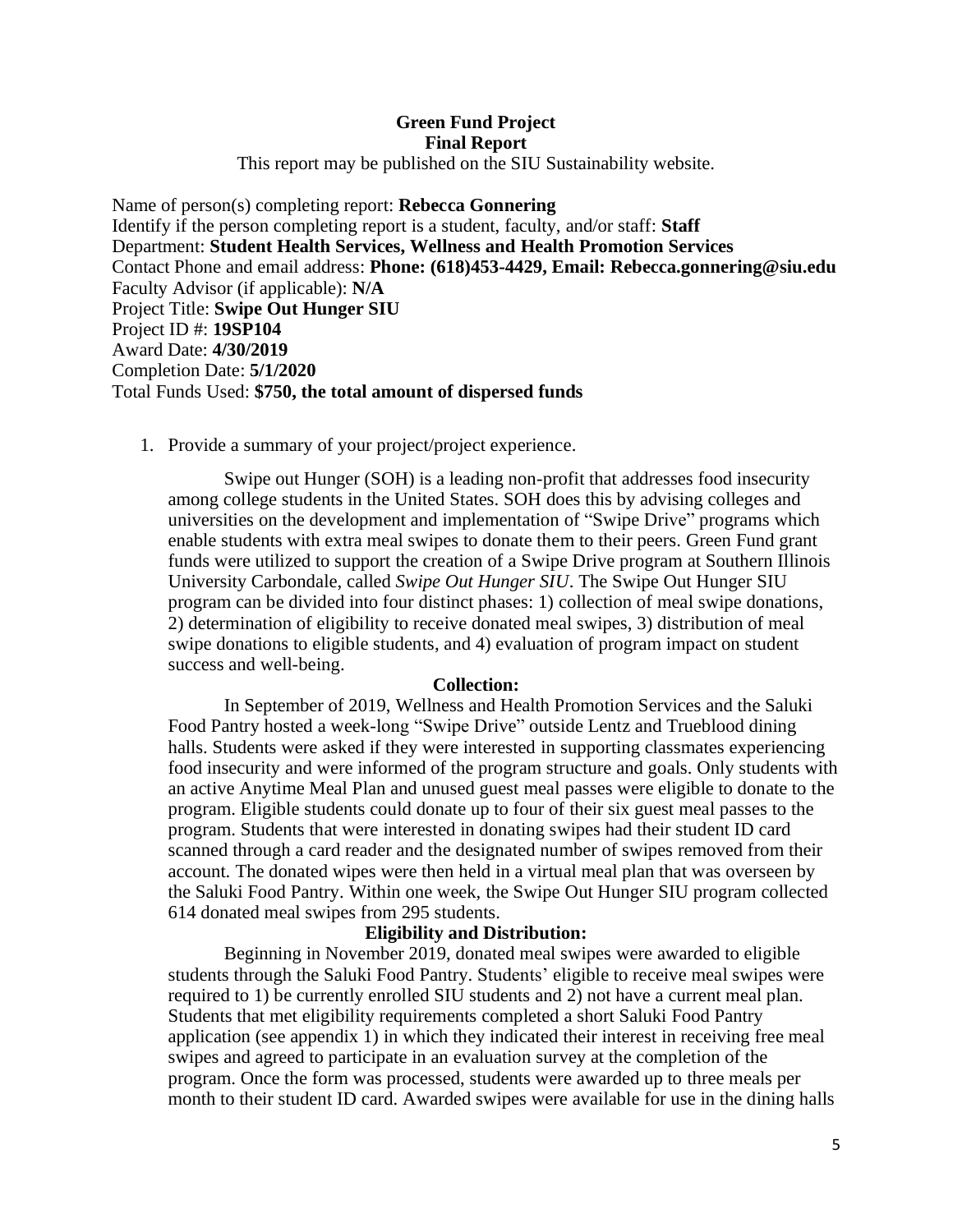within 72 hours of award. Students that indicated continued need were encouraged to return to the Saluki Food Pantry to receive additional meal swipes each month. Unfortunately, due to the COVID-19 pandemic, Swipe Out Hunger SIU was unable to continue providing food assistance to students through the end of the grant period.

Swipe Out Hunger SIU was suspended in March 2020. At the time of program suspension, Swipe Out Hunger SIU provided 387 meals to SIU students in need. 227 meal swipes remained unused and were returned to University Housing. To offset this loss, Wellness and Health Promotion Services reallocated the remaining \$246.02 of Green Fund Grant monies to the Saluki Food Pantry to assist with their pandemic emergency food assistance efforts.

#### **Evaluation:**

In April of 2020, a total of 50 program participants were surveyed on their experience with Swipe Out Hunger SIU. Survey invitations (see appendix 2) were sent to all participants' university email accounts with an anonymous link to the survey. Once 50 completed surveys were received, the survey closed and data analysis began.

Respondents were surveyed on basic demographic information as well as asked to reflect on how the program impacted their life and improved their overall wellbeing. Students were compensated for survey completion with a \$10 Amazon gift card. Survey results indicate students felt that the program improved their overall health and wellbeing as well as their ability to participate in academic life.

2. Provide a summary of your results (environmental, social, and/or economic) including quantifiable data as appropriate (ex. # of individuals reached, lbs. diverted from landfill, energy saved, etc.).

### Economic results:

# *"There are many students struggling with food even without the COVID-19 problem, people struggle and life is hard. The Swipe Out Hunger makes a difference and changed my life."- Program participant*

Survey data suggests that program participants were predominately from marginalized student populations. Results indicate high levels of reported use among students of color (76%), LGBTQ+ identified students (22%) and first generation students (36%). This is not surprising as previous research has demonstrated that these student populations may experience a higher level economic need.

Survey results also indicate that program participants may have experienced financial concerns prior to enrolling in college. For example, 46 percent of respondents indicated they received free or reduced price lunch in grades K-12 and 44 percent of respondents indicated they receive Pell grants to pay for college. Six percent of respondents indicated that they are currently experiencing homelessness or housing insecurity. Additionally, 33 of the 50 survey respondents stated they did not receive enough swipes to meet their needs. These findings support a 2016 study that examined food security status of students attending universities in Illinois. This study found that the largest percentage of student participants attended SIU (Morris, Smith, Davis, & Null, 2016).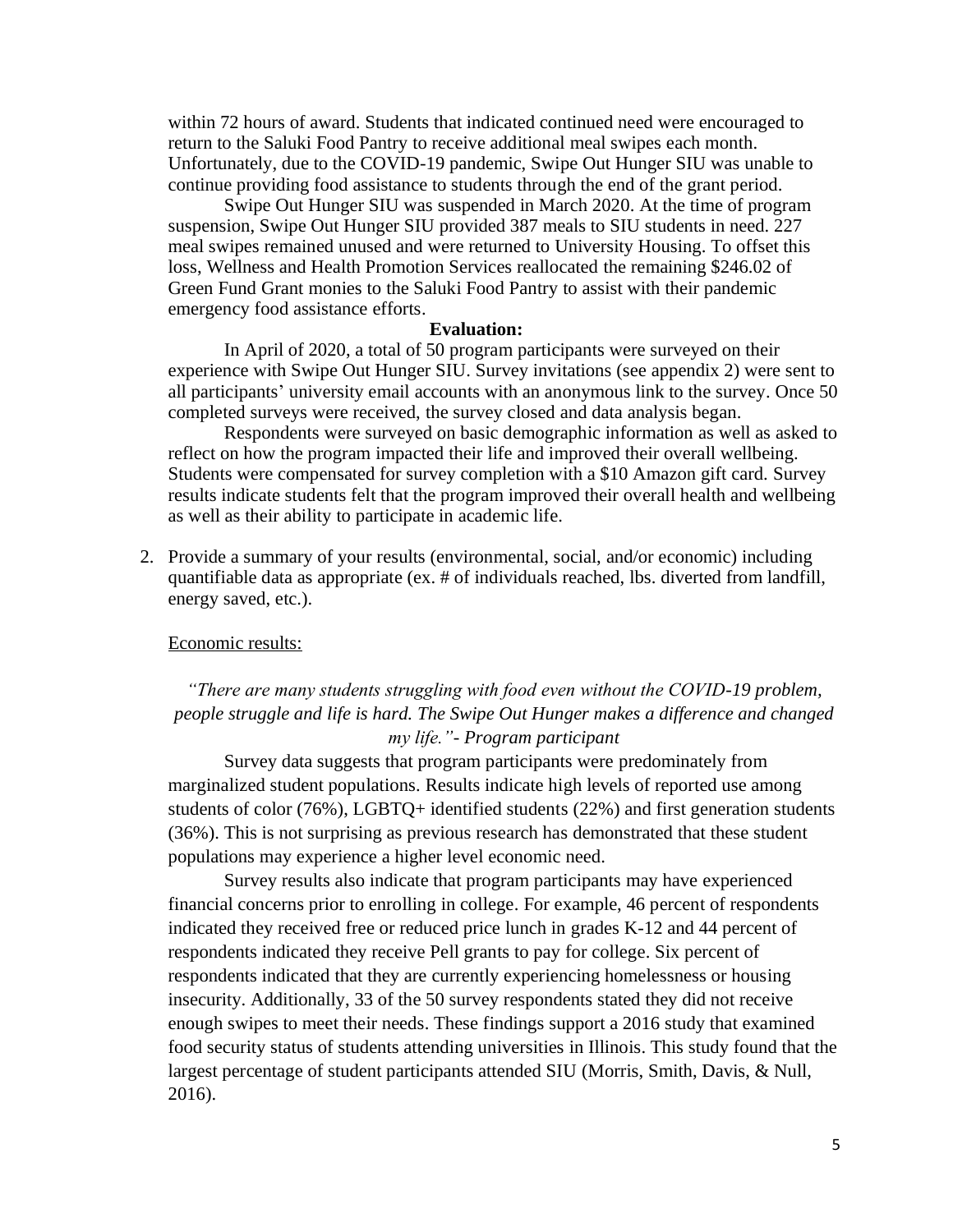### Social results:

Social findings can be divided into two categories: 1) Impact on student success and 2) impact on student health and wellbeing.

## Impact on student success:

*"I am able to focus more in class and exams because I am able to eat more." - Program participant*

Results suggest that participants' academic performance improved while taking part in the food support program. Participants reported that they attend classes more often (28%), and felt that they performed better on exams and tests (28%). Participants also stated that having access to free meals helped them feel a sense of comfort and support going into finals week (26%). These results support previous findings that indicate food insecurity is a major cause on academic disruption (Dubick, Mathews, percent Cady, 2016). Supplemental food programs such as Swipe Out Hunger SIU may work to reduce academic disruption and assist in the retention of low income students.

## Impact on student health and wellbeing

# *"I'm less stressed and eat more than one meal a day. Also I don't forget to eat more often." - Program participant*

Participants indicated that receiving no-cost meals improved their overall health and wellbeing. Students reported several improvements to their health including eating more regularly (60%), eating more healthy meals (44%), and feeling that their physical health improved (34%). Additionally, participants reported that their emotional health was positively impacted.

Students indicated that they felt less stress and anxiety (62%) and felt an improvement in their overall wellbeing (54%). These results are not surprising as financial problems are routinely sited as a significant source of stress for college students (ACHA-NCHA, 2019). Students also reported spending more time with friends at meal time (54%), and a new sense that the university environment was supportive to students like them (62%).

3. Summarize how your project promoted the Green Fee/Sustainability on campus including, but not limited to, flyers created, screenshots of website, signage, etc. Please include website links, if applicable. (Reminder: you are required to promote your project using at least 2 items from the awardee website promotion list.)

Promotion for Swipe Out Hunger SIU is best divided into two parts. The first round of promotion was to advertise the Swipe Out Hunger SIU swipe drive which was held in September 2019. Flyers (see appendix 3) were created and distributed to campus partners, posted in prominent locations around campus, and smaller flyers were used at tabling events. Additionally, the drive was marketed using all Xibo TVs around campus and through social media (see appendix 4). All materials linked to the custom-built Swipe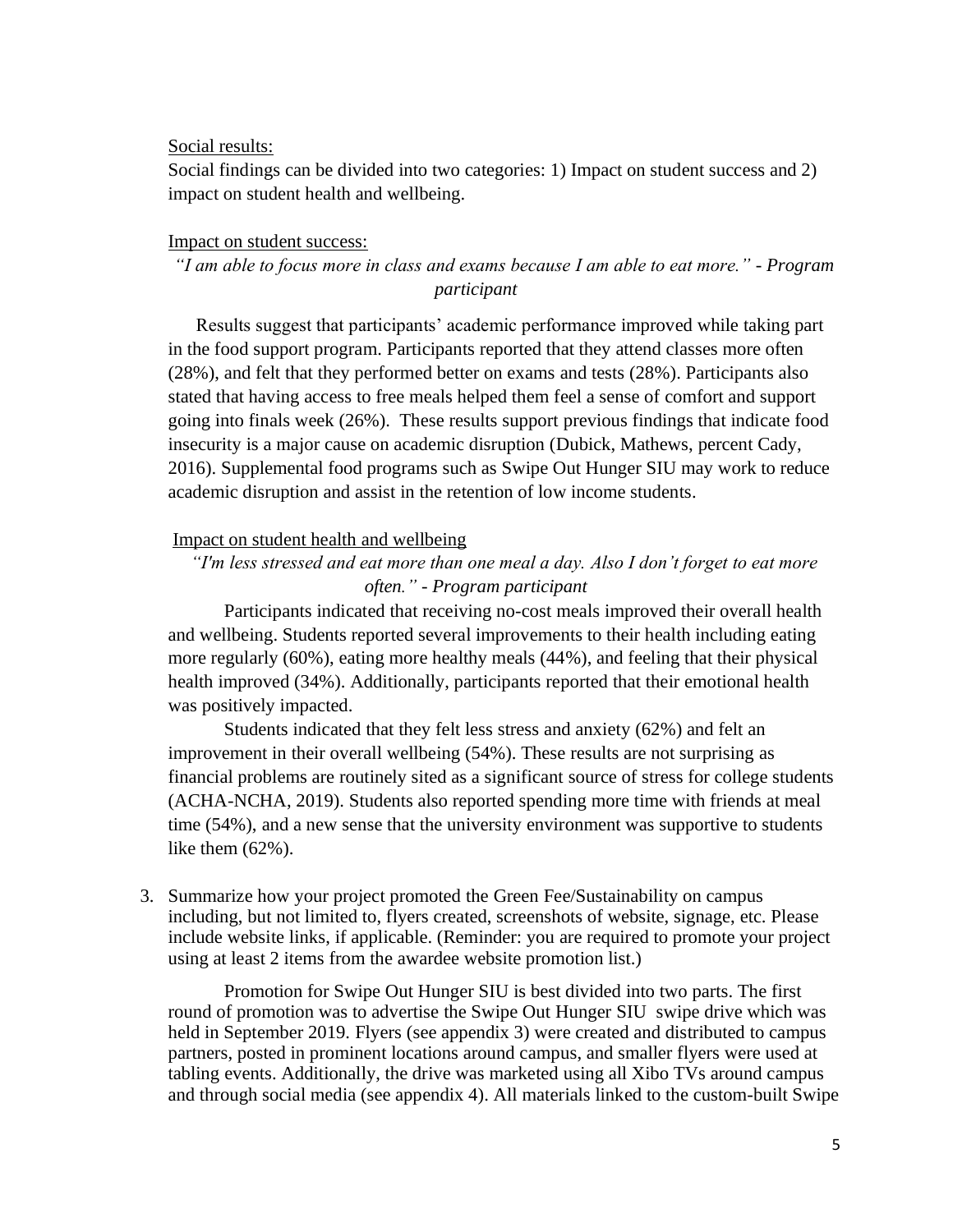Out Hunger SIU website created by SHS marketing ( https://wellness.siu.edu/swipe-outhunger/). These efforts led up to the four day drive which took place at Trueblood and Lentz. The table materials for the drive were bold and eye-catching to encourage student engagement. All materials used showed the Green Fund Marker which led to many conversations with students about the Green Fee in action on campus.

The second round of promotion advertised the availability of swipes in the Saluki Food Pantry. The website was used for this in addition to flyers, Xibo, and social media. In an effort to reduce flyer waste and allow for discretion in help-seeking, we used part of the budget to purchase business cards (see appendix 5). These were distributed to campus partners to be placed in an accessible spot for students. We ordered enough business cards to sustain the program for at least one more cycle and also purchased a branded table cloth for our tabling events.

4. Provide evidence of how you used the Green Fund Marker in your project.

Printed materials, signs, and digital media used the Green Fund Marker (see appendix 6).

5. Is there anything you would do differently if you were to do a similar project in the future? If so, please describe.

Improvements could be made in the future to increase program efficiency and improve user experience. For example, program participants stated that requiring users to go to the Saluki Food Pantry to apply imposed a barrier for students. Students have alternating schedules and the Food Pantry has limited hours. Therefore, several participants stated that it was difficult to get to the Saluki Food Pantry during their hours of operation. Additionally, some participants indicated that they lacked transportation. Placing the Saluki Food Pantry application online could mitigate this barrier and make the program more accessible to students.

Similarly, students stated that the process of receiving their meal swipes imposed unintended barriers. Students stated that having to return to the pantry each month to receive additional meal swipes was inconvenient and time-consuming. Students also stated that the length of time between application for swipes and receipt of swipes for use (typically 48-72 hours) imposed a barrier. Both of these issues could be improved in the future by creating an online process to apply for and receive swipes. This would eliminate the need for students to return to the Saluki Food Pantry for additional swipes and increase their access to food.

6. Provide as an attachment to the email (see email address below) a minimum of 5 digital images. A minimum of one of the five images should include a person. Images should be of high a quality as possible and be attached in jpg format, if available. Images will be used to promote interest in sustainability projects on campus and may be used on our website and in other promotional material. These can be photos of the progress of the project or the completed project. Provide captions for photos here.

**Image 1:** Instagram and Xibo image used to market Swipe Out Hunger SIU.

**Image 2:** Table set up outside Lentz dining hall as part of the Swipe Drive.